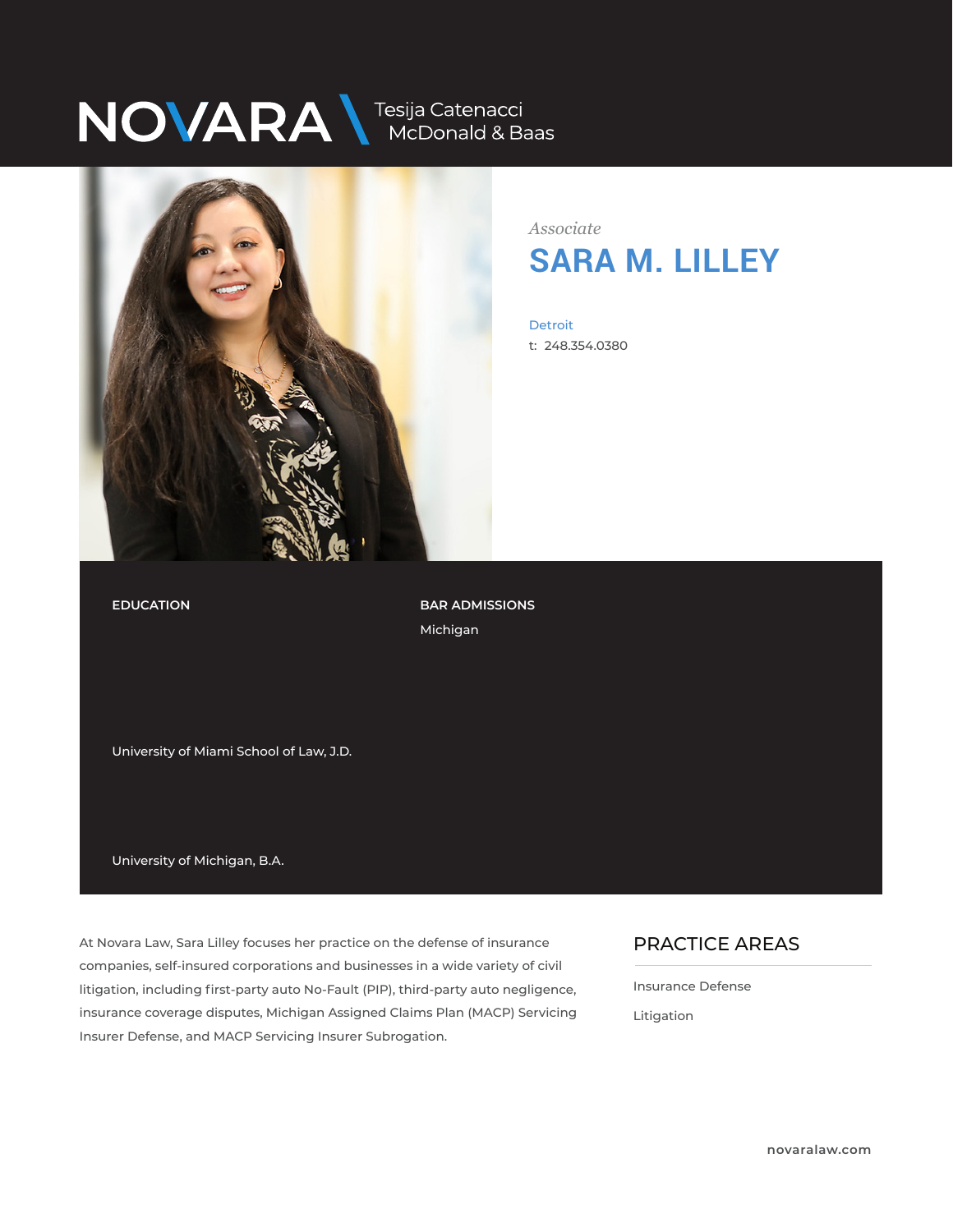# NOVARA MEDOnald & Baas

Her prior experience includes working on a massive oil spill class action which included wrongful death, personal injury, negligence, toxic tort claims, and maritime law. She was also a law clerk at an international law firm where she worked on guardianship cases, tax law, property law, and a Brazilian corporate dissolution.

While a student-attorney at the Human Rights Clinic at the University of Miami, she helped develop a White Paper providing an international human rights framework for women's economic rights in preparation for a judicial colloquium targeting Eastern and Southern African states. Her team identified regional judges and judicial practices that advanced women's access to land, property, and employment.

### PROFESSIONAL AFFILIATIONS

Member, Chaldean American Chamber of Commerce

## **COMMUNITY**

Volunteer, Chaldean American Ladies of Charity

University of Miami School of Law

- Pro-Bono work at Catholic Legal Services in Miami, FL
- Middle Eastern Law Student Association
- Miami Law Women
- Student Attorney for the Human Rights Clinic

University of Michigan

- Dean of Students Advisory Board Member
- Kappa Alpha Pi Pre-Law Fraternity
- University of Michigan Law School Clinical Law Program Mock Juror

## HONORS & RECOGNITIONS

University of Miami School of Law

- Dean's Merit Scholarship
- HOPE Community Service Pro Bono Challenge for at least 75 hours of legal-related pro bono service

University of Michigan

- Dean's List for GPA over 3.5
- Pi Sigma Alpha Honors Political Science Fraternity
- Dean of Students "Unsung Hero" Award